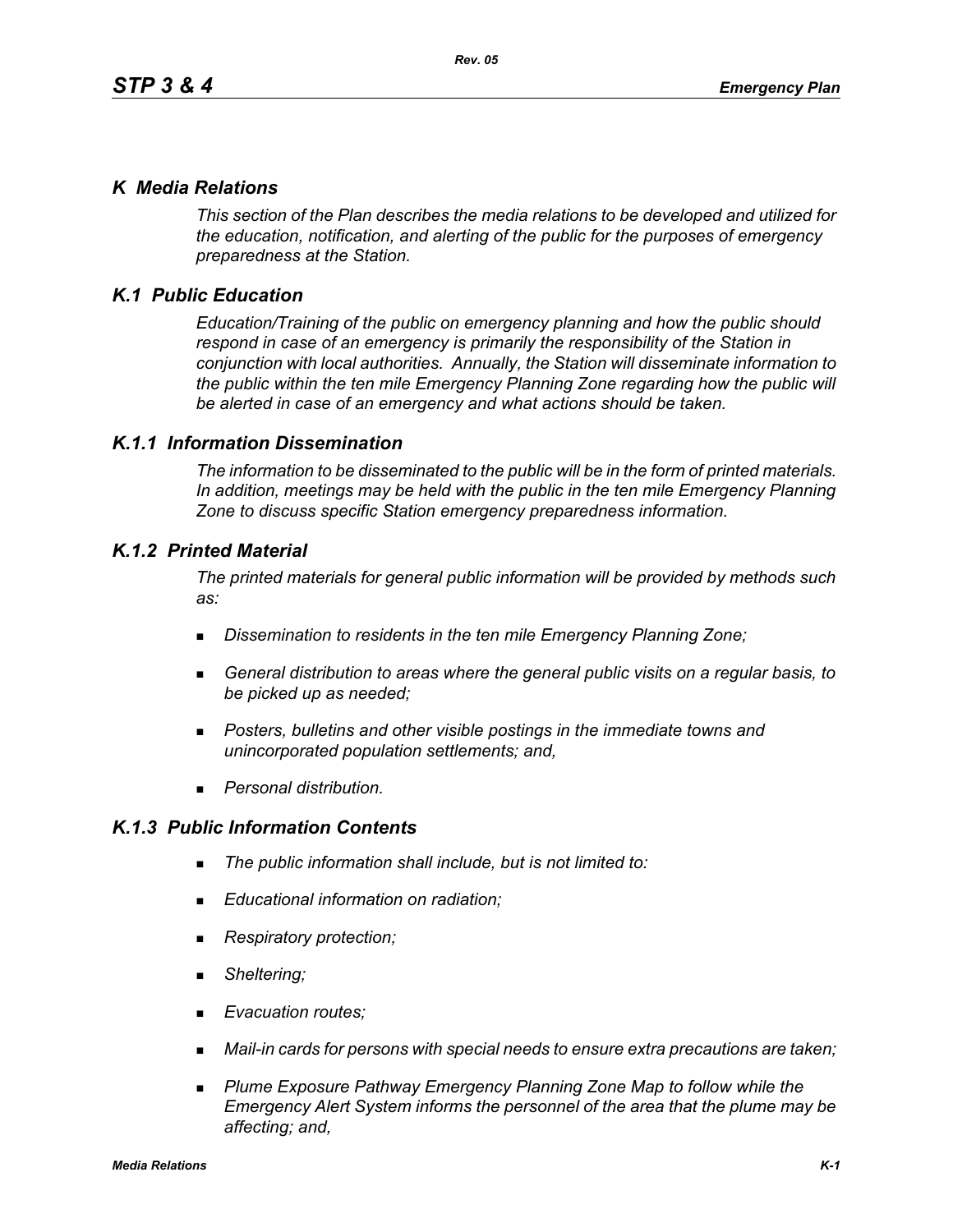- *Contacts and telephone numbers for additional information.*
- *Public information material is available to residents along with a Spanish information number.*

## *K.1.4 Station Continuing Education/Information Program*

*The Station promotes a continuing program of public education throughout the Station in regard to nuclear power in general and the Station in particular. Emergency planning is included in these information programs.* 

## *K.1.5 Education Responsibility*

*Education of the public regarding nuclear power and emergency response planning is the responsibility of the Supervisor, Emergency Response.* 

## *K.1.6 Distribution of Alert Radios*

*The Supervisor, Emergency Response or designee will distribute the alert radios and provide the public with an introduction to the emergency notification process.* 

## *K.2 Public Information Distribution*

*The public information is distributed annually by mail to residences, businesses, and public buildings within the ten mile Emergency Planning Zone of the Station.*

## *K.3 Transient Population Distribution*

*A general distribution to reach the transient population is achieved by posting information in public areas and by placing supplies of prepared written materials in areas where the general populace frequents.* 

## *K.4 Education and Information Program Resources*

*Media advertisements, telephone messages, news releases, and public information seminars may be utilized as necessary to achieve an effective information and education program.* 

## *K.4.1 News Media Participation*

*At least annually, the news media will be invited to participate in a program to acquaint them with the emergency planning effort at the Station. Typical topics covered will be information concerning radiation, and points of contact for release of information to the media in case of an emergency, or for plant specific material sent to the media.*

## *K.4.2 Specific Media Requests*

*The South Texas Project Communications and Public Affairs Group will respond to specific media requests for information concerning nuclear power emergency planning and the Station.*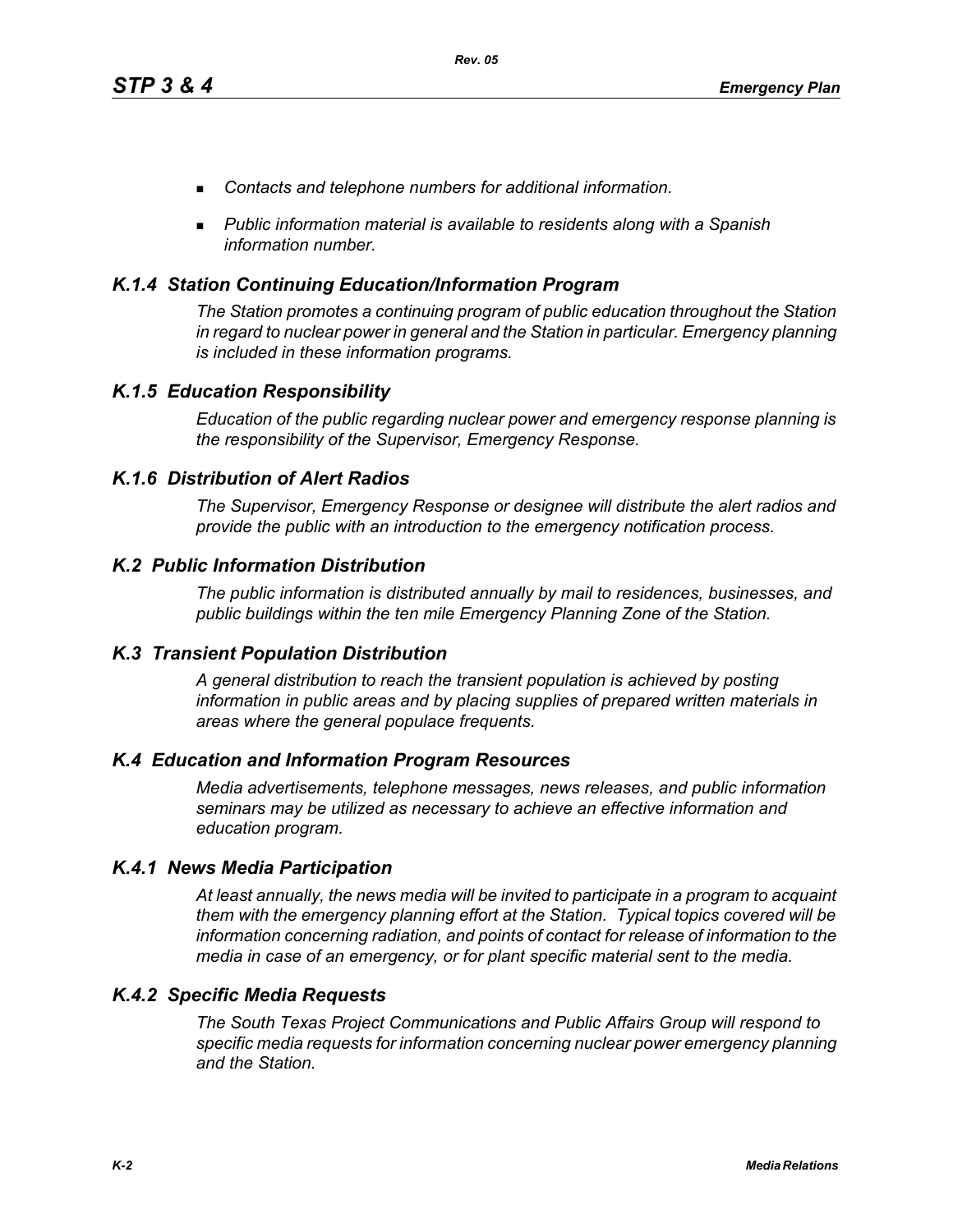## *K.5 Media Information Organization*

*It is the policy of the Station to provide prompt and accurate information to the public*  for events that may affect or simply interest the nearby community and the public at *large.* 

## *K.5.1 Normal Events and Unusual Events Release*

*News releases during declared Unusual Events will be issued by the South Texas Project Communications and Public Affairs Group.* 

## *K.5.2 Early Information Release*

*During an Alert or Higher event, prior to activation of the Joint Information Center, The Site Public Affairs Coordinator or an individual from the South Texas Project Communications and Public Affairs Group will support the Emergency Director issuing press releases.* 

#### *K.5.3 Joint Information Center Activation*

*The Joint Information Center is staffed at the declaration of an Alert and may be activated at the discretion of the Emergency Director. The Joint Information Center shall be activated at a Site Area Emergency or General Emergency. After the activation of the Joint Information Center, all news releases concerning the emergency at the Station shall be issued from the Joint Information Center. These information releases shall be the basis for information provided to the Station and employees, government groups, other utilities, and industry groups, as well as media outlets and the media representatives located at the Joint Information Center. Figure K-1 provides a typical layout of the Joint Information Center.* 

## *K.5.4 Media Response/Rumor Control Manager*

*Media and public inquiries will be handled by the South Texas Project Communications and Public Affairs Personnel and STPNOC Co-Owners while the on-duty emergency response organization is enroute to the Joint Information Center. The Co-Owners will be contacted and provided information to answer media and public inquiries and to direct the media to the Joint Information Center.*

#### *K.5.5 Company Spokesperson*

*The Company Spokesperson is the primary spokesperson for the Station and together with the Joint Information Center Director shall remain responsible for the consistency of the information released. The Joint Information Center Director and/or the Emergency Director may select individuals to address the public on behalf of the Station as their respective expertise is needed.* 

#### *K.6 News Releases*

*News releases are issued periodically from the Joint Information Center under the direction of the Company Spokesperson. The Staff Writer will obtain information from the Site Public Affairs Coordinator. Information will be drafted into news releases and coordinated with federal, state and county public information officers for release.*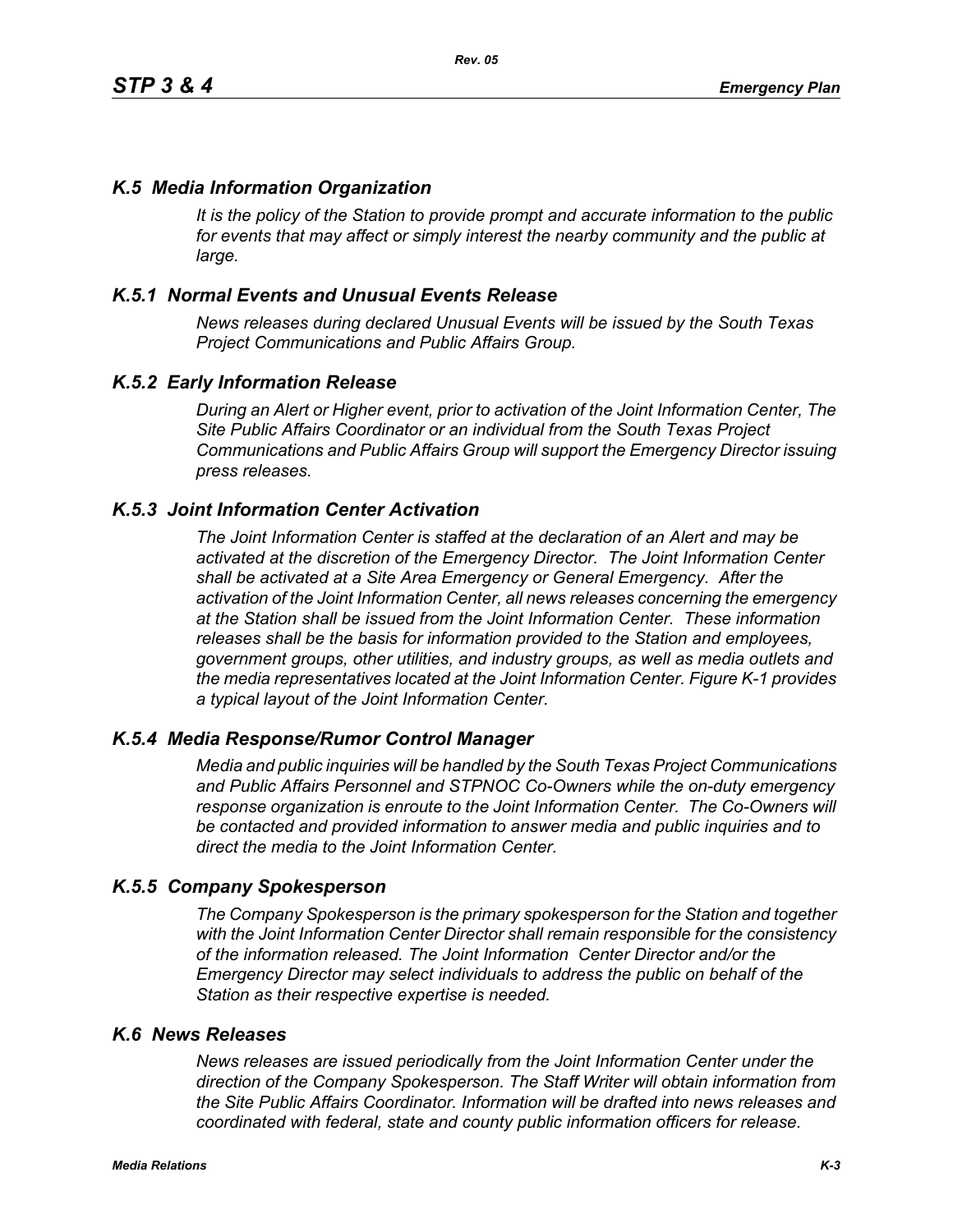## *K.7 News Conferences*

*News conferences will be held periodically at the Joint Information Center when activated during a declared emergency at the Station involving a Site Area Emergency or General Emergency.* 

- *Federal, State, and County authorities are invited to have representatives and spokespersons present at news conferences.*
- **Prior to each news conference or news release, the representatives of the Station,** *the Station owners, Federal, State, and local public information officers shall have the information to be released available for review.*
- *Media kits, containing maps, photographs, and Station historical background may be available for distribution at news conferences as needed.*

## *K.8 Media Requests*

*Any special media requests for specific interviews, visits to the Station or Control Room simulator, video tapes or films of the Control Room, and other unusual requests will be coordinated by the Media Relations Manager through the Site Public Affairs Coordinator.* 

- *Appropriate Station personnel can be made available for special background interviews.*
- *Special requests may be refused if they impact the Station security or safety programs or if the Emergency Director believes that media personnel may be placed in a situation of unnecessary hazard.*

## *K.9 Information Flow*

*During a declared emergency, the flow of factual information to employees and the public is critical. To ensure that the reports issued and disseminated about the Station are true and factual, the following rumor control program is established when the Joint Information Center is activated or earlier, if deemed necessary by the Joint Information Center Director.* 

## *K.9.1 Rumor Control*

*Under the direction of Media Monitoring/Rumor Control Manager, media monitors in the Joint Information Center shall monitor radio, television, and newspapers for misleading or erroneous information. In addition, under the direction of the Media Monitoring/Rumor Control Manager, Rumor Control Monitors in the Joint Information Center shall answer public telephone inquiries. The Media Monitoring/Rumor Control Manager is located in the Rumor Control Room at the Joint Information Center.* 

 *The Rumor Control Monitors and Media Monitors shall collect and consolidate rumors/misinformation and inform the applicable position or agency.*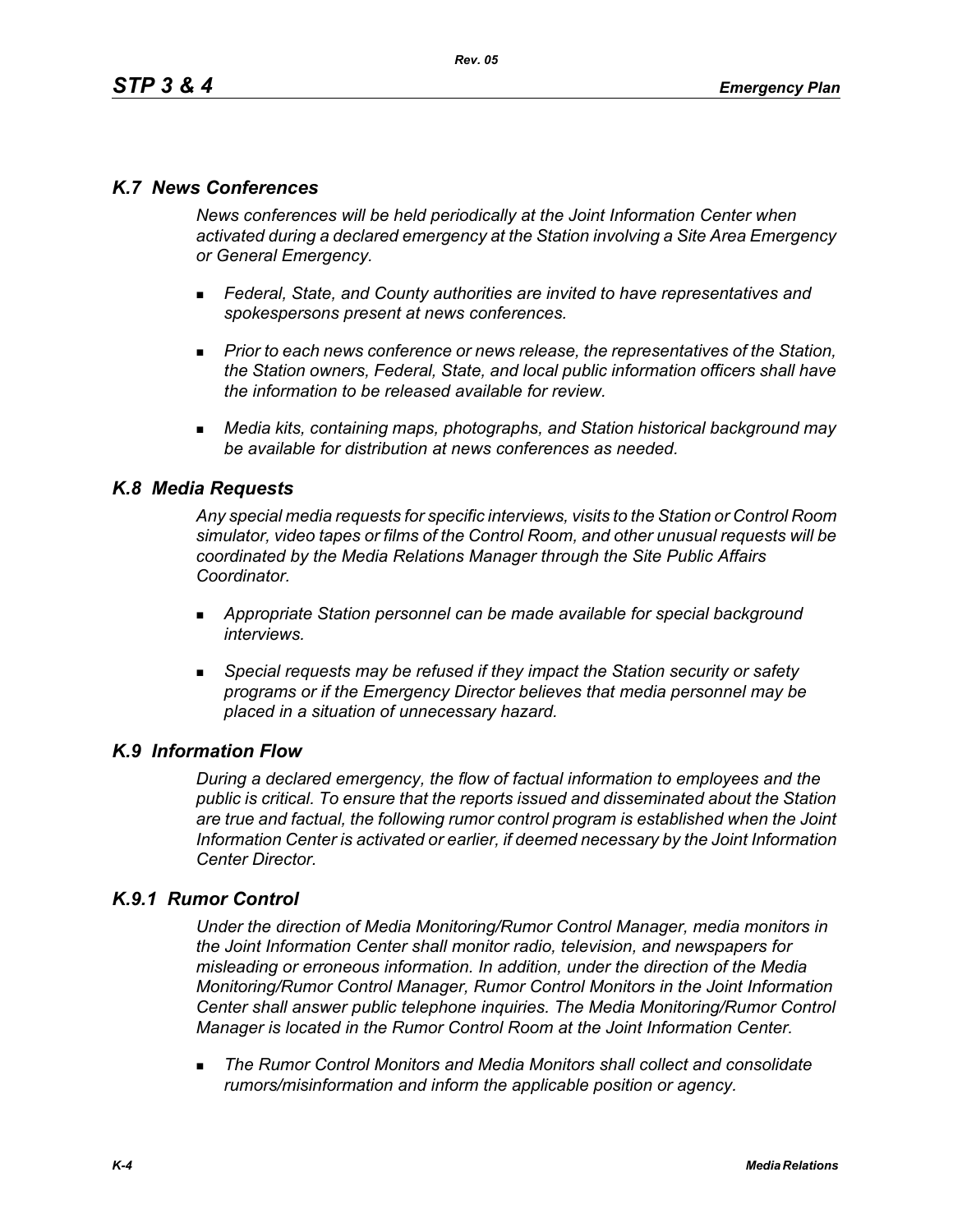*Rev. 05*

- *Rumor/misinformation shall be interpreted and discussed to coordinate appropriate responses and for immediate knowledge of what information is being released to the public from all parties.*
- *The Co-Owners shall collect and consolidate rumors/misinformation from customer service telephone operators and district offices and provide these rumors to the appropriate individual at the Joint Information Center.*

# *K.9.2 Misinformation Handling*

*State and County representatives shall handle misinformation relating to offsite conditions, including recommended protective measures.* 

*The Station shall address misinformation regarding Station/utility rumors. Rumors and incorrect information shall be addressed at news conferences when necessary.* 

*The Station shall also discuss information addressed in the news releases regarding protective action recommendations.* 

## *K.10 Joint Information Center*

*The Joint Information Center shall be operated as a joint information center where the Station, the State, County, and Federal Public Information Officers shall coordinate information, issue news bulletins, and participate in joint news briefings. 0ERP01-ZV-OF02, Joint Information Center Activation, Operation, and Deactivation describes how the Joint Information Center information is disseminated.*

*The Joint Information Center provides a spokesperson work area for Station, state, county, and federal public information officers. The entire Best Western Matagorda Hotel and Conference Center is available as the Joint Information Center, via a letter of agreement and contract; therefore, if private work areas are needed, space can be made available. Telecommunications facilities shall be available to include, but not be limited to:* 

- *Telephone links, with long distance capabilities;*
- *Telecopiers with nationwide capability; and,*
- *Radio and television hookups (for viewing) with cable television availability.*